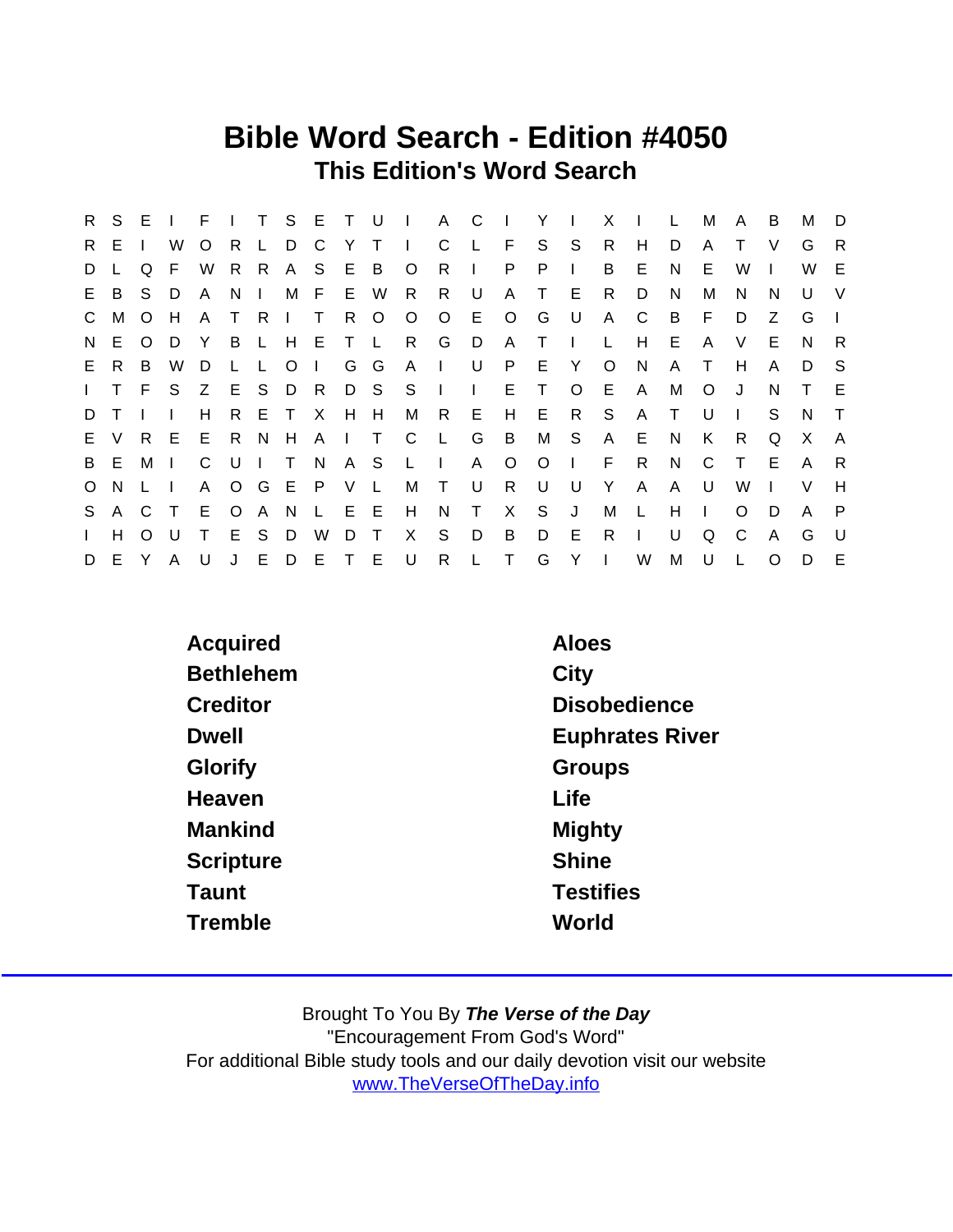## Bible Word Search - Edition #4050 Word Search Answer Guide

| $\mathbf{r}$ |              |                                                             |              |         |      |       |           |               |     |                         |                   |                |              |   | S E I F I T S E T u i a c i Y i x i l |              |          |              |       | m              | $\mathbf{a}$ | b              | m            | d            |
|--------------|--------------|-------------------------------------------------------------|--------------|---------|------|-------|-----------|---------------|-----|-------------------------|-------------------|----------------|--------------|---|---------------------------------------|--------------|----------|--------------|-------|----------------|--------------|----------------|--------------|--------------|
| r            | Ei           |                                                             | W            | $\circ$ |      |       |           |               |     |                         | R L D c Y T I C   |                | $\mathbb{R}$ | F |                                       | S s r        |          | h            | d     | a              | $\mathsf{t}$ | $\mathsf{v}$   | g            | R            |
| d            |              | a                                                           | f            |         |      |       |           | w r r a s E B |     |                         | $\circ$           | $r \perp$      |              | P | p                                     | $\mathbf{i}$ | b        | E            | n     | e              | W            |                | W            | E.           |
| E.           | B            | S.                                                          | $\mathsf{d}$ |         | a ni |       |           | m F E w       |     |                         | R                 | R              | $\cup$       | a | t                                     | $\mathbf{e}$ | R.       | d            | n     | m              | n.           | n              | u            | <sub>V</sub> |
| $\mathsf{C}$ | M            | $\circ$                                                     | h.           |         | a tr |       |           |               |     | I T r O O               |                   | $\overline{O}$ | e            |   | og U                                  |              | A c      |              | b     | $\mathsf{f}$   | d            | z              | g            |              |
|              | N E o        |                                                             | ∣ d          |         |      |       |           |               |     |                         | y b L H e T L R g |                |              |   | d a T i L                             |              |          |              | $H$ E | A              | V            | E.             | - N          | R.           |
| E.           | R.           | b                                                           | W            | d       |      |       |           | I L o I G G   |     |                         | a i u P           |                |              |   |                                       | e Y O        |          | n            | a t   |                | h            | a              | D            | -S           |
| $\mathbf{L}$ | T f          |                                                             | S            |         |      |       |           | z E s D r     |     |                         | d s S i I         |                |              |   | e T o E a                             |              |          |              | m     | $\overline{O}$ | - i          | N              | t            | E            |
| D t          |              | $-1$                                                        | - i -        |         |      |       | H r E T x |               | h H |                         | m                 | R              | $-e$         | H |                                       | e r S        |          | a t          |       | u              | $\Box$       | s              | $\mathsf{n}$ | $\top$       |
|              |              |                                                             |              |         |      |       |           |               |     | E v r E e R N h a I t C |                   | $\sim 1$ .     | G b          |   | m s                                   |              | a e n    |              |       | K.             | $\mathsf{r}$ | q              | $\mathsf{x}$ | A            |
| B            | $\mathbf{e}$ | Mi                                                          |              |         |      |       |           | C U i t N     |     | a S                     | $\blacksquare$    |                | a o          |   | o i f                                 |              |          | $\mathsf{r}$ | N     | $\mathbf{C}$   | $-t$         | $\mathbf{e}$   | a            | R.           |
| $\circ$      | n            | $\blacksquare$ $\blacksquare$ $\blacksquare$ $\blacksquare$ |              |         |      |       |           | A o g E p v L |     |                         |                   | Mtur           |              |   | <b>u</b>                              | u y          |          |              | A a u |                | W            | $\mathbf{i}$   | $\mathsf{V}$ | H            |
| S            |              | a c T                                                       |              |         |      |       |           |               |     |                         |                   |                |              |   | e o a n I E e h n t x s j             |              |          | $M \cup$     | h i   |                | $\circ$      | d              | a            | $\mathsf{P}$ |
| $\mathbf{L}$ | h            | $\Omega$                                                    | <b>u</b>     | t       |      | e s d |           | W             | d t |                         | $X$ S             |                | $\mathsf{d}$ | b |                                       | D E          | $R$      |              | U     | Q              | $\mathbf{C}$ | $\overline{A}$ | g            | U            |
|              | $D$ e $y$ a  |                                                             |              |         |      |       |           |               |     |                         | uje Deteur It     |                |              |   |                                       |              | gy iwmul |              |       |                |              | $\mathsf{o}$   | d            | E            |

- Acquired: Horizontal **Aloes:** Vertical Bethlehem: Diagonal City: Horizontal Glorify: Diagonal Groups: Diagonal Heaven: Horizontal **Life: Diagonal** Mankind: Diagonal Mighty: Diagonal Scripture: Diagonal Shine: Diagonal Taunt: Diagonal Testifies: Horizontal Tremble: Vertical World: Horizontal
- Creditor: Diagonal Disobedience: Vertical Dwell: Diagonal **Euphrates River: Vertical**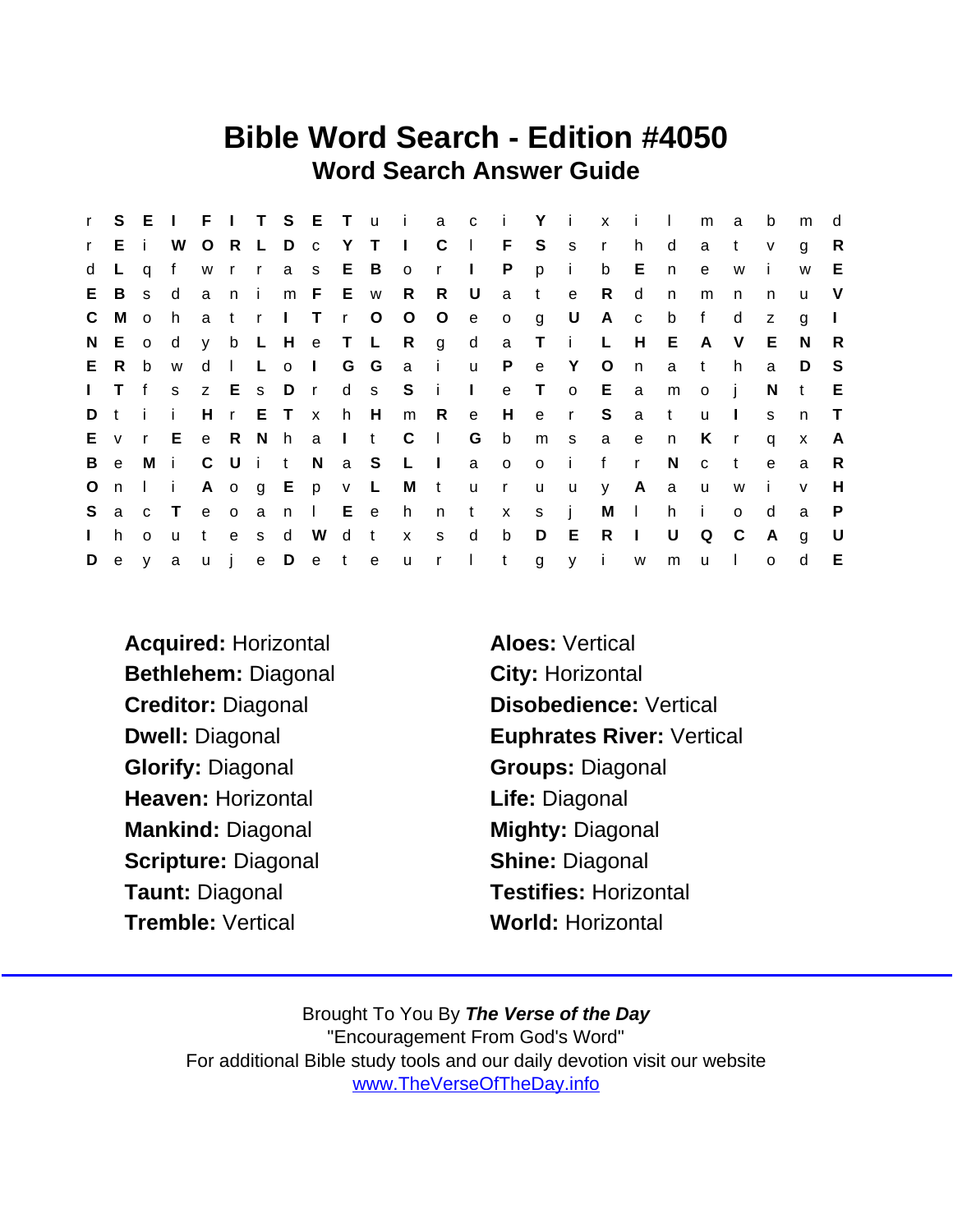# Bible Word Search - Edition #4050 Words Used And Their Definitions

Acquired Taken as or for one's own

Aloes

A type of wood from a tree found in East India

Bethlehem

City where Jesus was born in a manger, a feeding trough for animals in a stable which is said to be a cave; Greek spelling of the Hebrew "Beth-lechem" meaning "house of bread" (See Micah 5:2, Luke 2:1-21)

**City** 

A large area with many buildings and people

**Creditor** 

A person who is owed money

**Disobedience** Not doing as commanded

Dwell

To live; To focus on

Euphrates River

A river the often floods, making the area around it highly fertile; Located in modern day Iraq (See Revelations 9:13-16)

**Glorify** 

To bring honor, praise, attention to

**Groups** 

A number of people who come together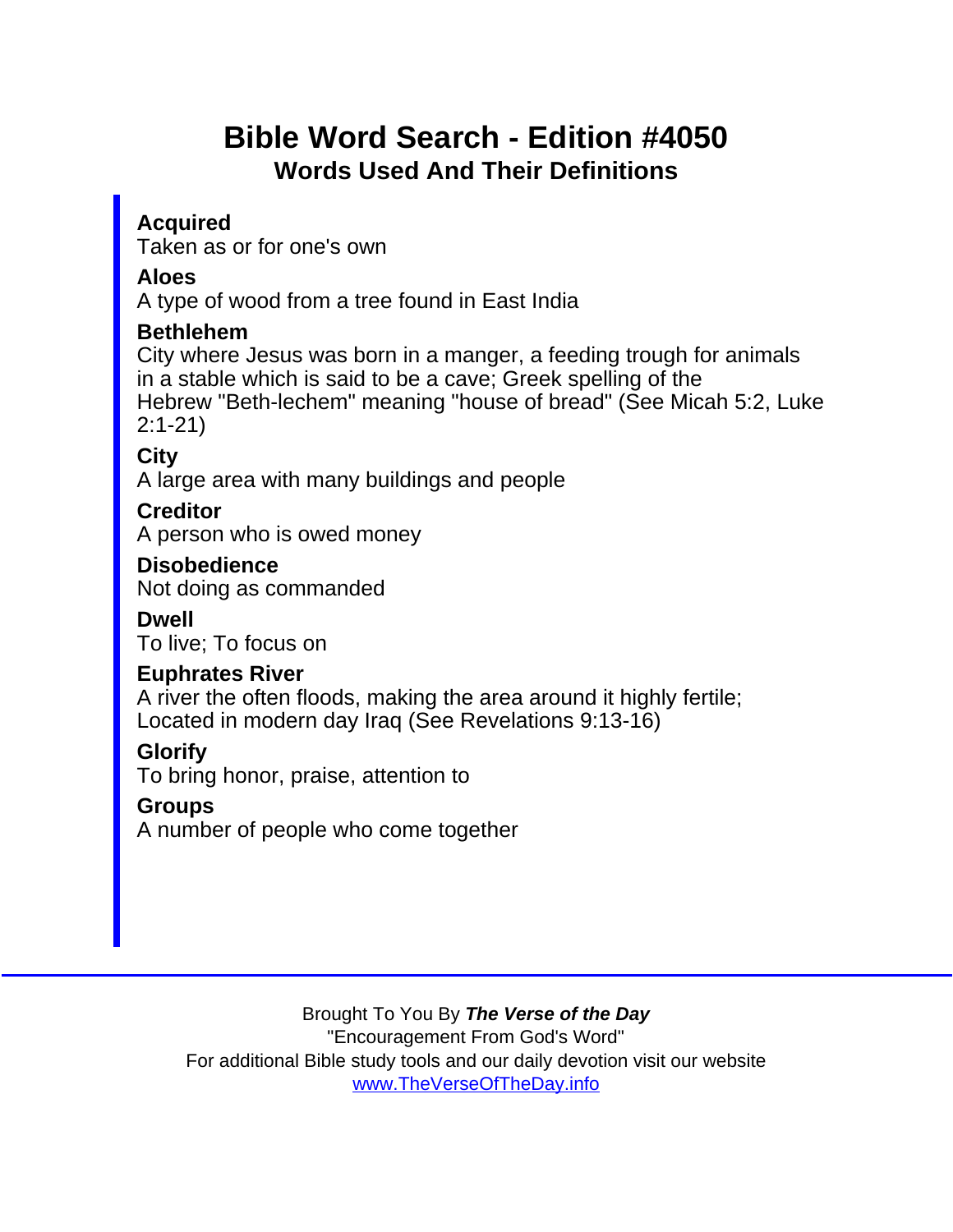## Bible Word Search - Edition #4050 Words Used And Their Definitions - Continued

#### Heaven

Presence of God; God's throne; City of God - gold is so common that the streets are paved with it. It has 12 gates named for the twelve tribes of Israel, wall has 12 foundations with the names of the 12 apostles; the height, width, and length of the city are equal. There is no temple for the Lord God Almighty and the Lamb are the temple; there is no need for light as God's glory provides all the light that is needed. See Revelation 21-22

Life

Existence on the physical or spiritual level

Mankind

The entire human species.

Mighty Strong; Powerful

**Scripture** 

Sacred texts of Christianity; authority of Christian doctrine.

Shine

To glow or be bright

Taunt

To mock or make sarcastic remarks

**Testifies** 

Giving word of something that has happened; Often used today to refer to how a person's life has been changed by accepting Jesus

#### **Tremble**

To shake; To be overcome by anxiety or fear